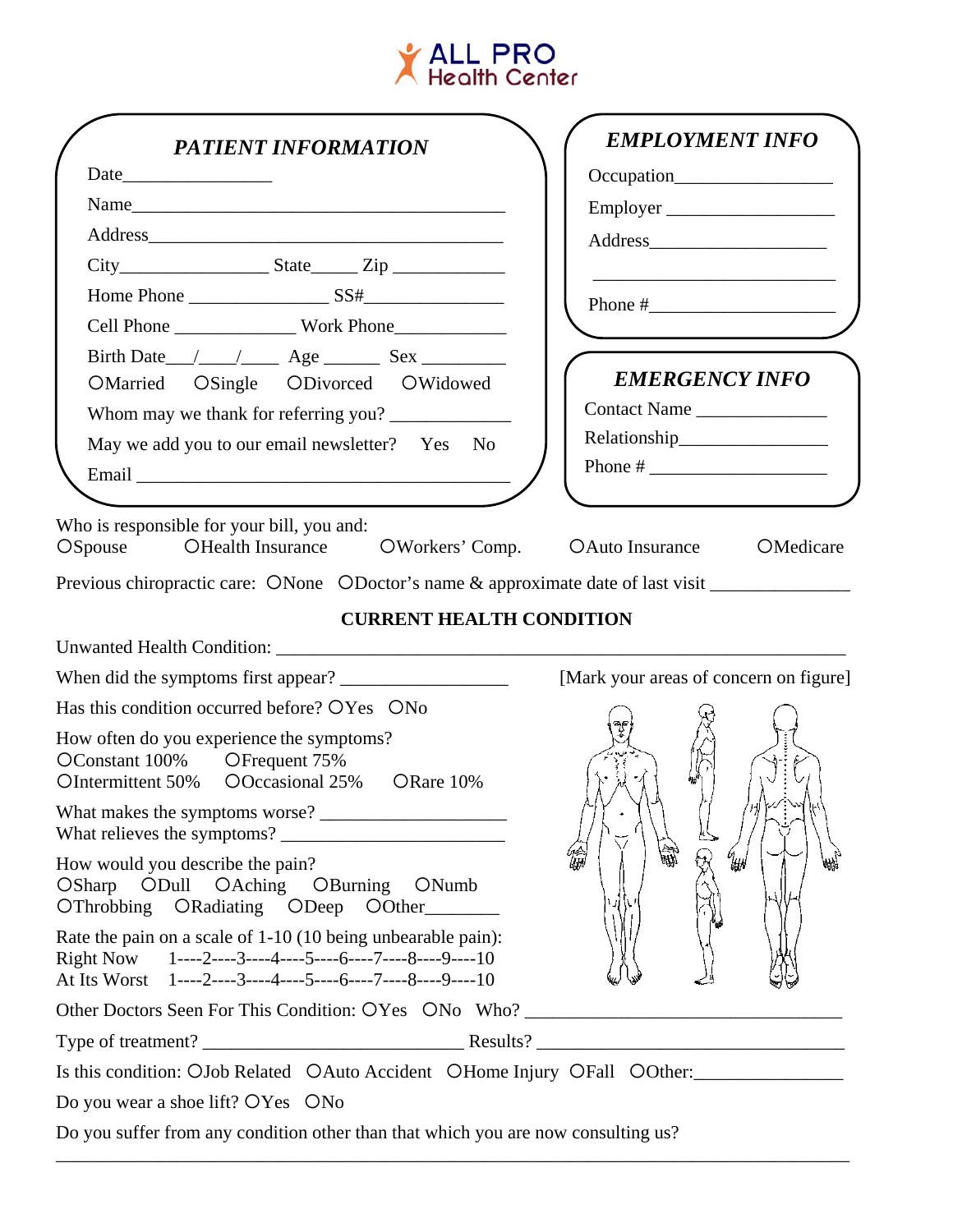

Below is a list of diseases that may seem unrelated to the purpose of your appointment. However, these questions must be answered carefully as these problems can affect your overall course of care.

### **CHECK ANY OF THE FOLLOWING DISEASES YOU HAVE HAD**

cAIDS /HIV  $O$ Anemia

cArthritis OCancer

**ODiabetes OEpilepsy** 

 $OGout$ OMultiple Sclerosis

**OOsteoporosis** ORheumatic Fever

### **CHECK ANY YOU HAVE HAD IN THE PAST 6 MONTHS**

*Musculoskeletal Code*  OGeneral Stiffness OGeneral Weakness OSwollen Joints OSpinal Curvature ONeck Pain  $OArm$  Pain OPain Between CThyroid Problems Shoulders OLow Back Pain cFoot Trouble cWalking Problems cJaw Problems

#### *Nervous System Code*

**ONervous ONumbness ODizziness OForgetfulness ODepression** OCold/Tingling **Extremities OStress OTwitching** 

*General Code*  OFatigue **OAllergies OHeadache** OLoss of Sleep OWeight Loss OFever

#### *Gastrointestinal Code*  cPoor/Excessive

 Appetite **OExcessive Thirst**  $OV$ omiting ONausea **ODiarrhea OConstipation OLiver Problems** OGall Bladder Problems cAbdominal Cramps cGas/Bloating/Belching **OHeartburn** OBlack/Bloody Stools **OColitis** 

*C-V-R Code*  OChest Pain **OShort Breath**  $OAsthma$ OBlood Pressure Problems cIrregular Heartbeat **OHeart Problems** OLung Problems OVaricose Veins cAnkle Swelling OStroke

#### *EENT Code*

cVision Problems **ODental Problems** OSore Throat OEar Aches **OHearing Difficulty** OStuffed Nose OF requent Colds ONose Bleeds OSinus Trouble **OHoarseness** 

#### OBladder Trouble OPainful/Excessive **Urine**

*Genitourinary Code*

cDiscolored Urine

#### *For Women Only*

**OCramps** OIrregular Cycle cPainful Periods OPregnant (now)

#### *Family History*

The following members have a same or similar problem as I do: **OFather** OMother **OBrother** OSister OChild O0ther

|                          |                                                        | <b>HEALTH HABITS</b> |                                            |
|--------------------------|--------------------------------------------------------|----------------------|--------------------------------------------|
| Exercise/Sports/Hobbies: |                                                        |                      |                                            |
|                          | $1) Type \_$ Frequency $\_$                            | $2)$ Type            |                                            |
|                          | $3) Type \_$ Frequency $\_$                            |                      |                                            |
|                          | <i>Sleep</i> : Hours/night Sleep quality               |                      | Do you sleep on your: OBack OSide OStomach |
|                          | <i>Smoking/Drinking/Diet:</i> (how much and how often) |                      |                                            |
|                          |                                                        |                      |                                            |
|                          |                                                        |                      |                                            |
|                          |                                                        |                      |                                            |

## **OCCUPATIONAL INFORMATION**

Job involves: OSitting OStanding How long? C Bending CStooping CTwisting CTurning CLifting - How much weight? Physical activity at work: OSedentary OLight manual labor OHeavy labor Telephone use at work: ONone CModerate CHeavy CTraditional receiver CHeadset Do any work activities aggravate your complaints? \_\_\_\_\_\_\_\_\_\_\_\_\_\_\_\_\_\_\_\_\_\_\_\_\_\_\_\_\_\_\_\_\_\_\_\_\_\_\_\_\_\_\_\_\_\_\_\_\_\_\_\_\_\_\_\_\_\_\_\_\_\_\_\_\_\_\_\_\_\_\_\_\_\_\_\_\_\_\_\_